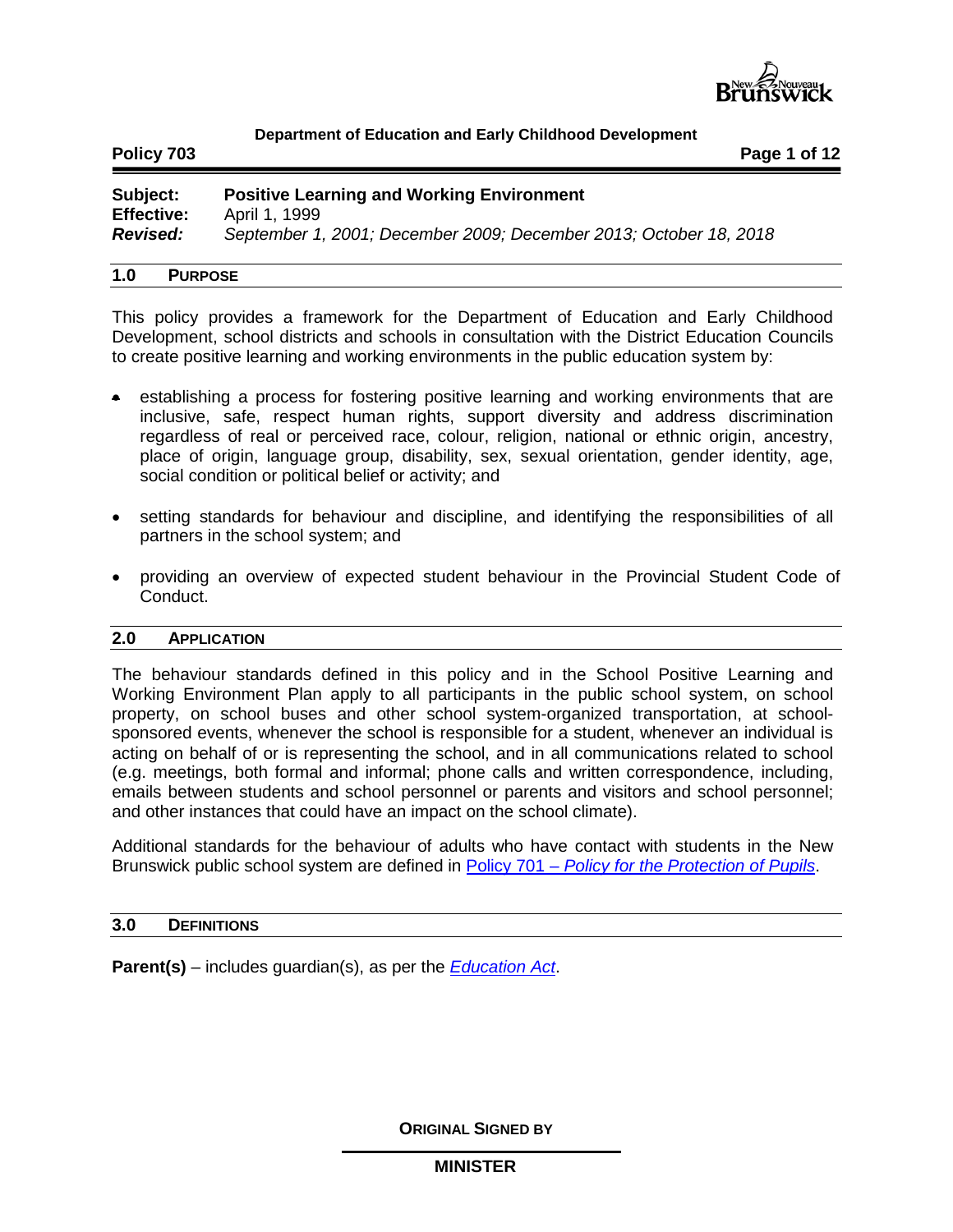

# **Policy 703 Page 2 of 12**

**School Personnel** refers to the superintendent, district administrators, principal and other administrative and supervisory personnel; school bus drivers; building maintenance personnel including custodians; secretaries and clerks; teachers; persons other than teachers engaged to assist in the delivery of programs and services to students; and other persons engaged in support areas such as social services, health services, psychology and guidance.

**Gender identity** refers to a person's internal sense or feeling of being male or female, which may or may not be the same as one's biological sex.

**Sexual orientation** refers to an individual's psychological, emotional and/or sexual attraction towards another person.

**Student(s)** refers to pupil(s), as defined in the *[Education Act](http://laws.gnb.ca/en/ShowPdf/cs/E-1.12.pdf)*.

### **4.0 LEGAL AUTHORITY**

#### *[Education Act](http://laws.gnb.ca/en/ShowPdf/cs/E-1.12.pdf)*

6 (b.2) The Minister may establish provincial policies and guidelines related to public education within the scope of this Act, …

#### **5.0 GOALS / PRINCIPLES**

- **5.1** Good citizenship and civility are modeled and reinforced throughout the school community. Every person is valued and treated with respect.
- **5.2** School personnel and students in the public school system have the right to work and to learn in a safe, orderly, productive, respectful and harassment-free environment.
- **5.3** Inclusive educational practices are supported and promoted. Students are responsible for their behaviour in accordance with their age and stage of development, and to the extent to which their behaviour is voluntary. When disruptive behaviour is attributable to the student's exceptionality and he or she is unable to control this behaviour, appropriate interventions will be employed with the needs of the student in mind.
- **5.4** Students have a sense of belonging and connection, feel they are supported by school personnel, and have a positive relationship with at least one adult in the school system.
- **5.5** Parents, school personnel, district staff and the school community understand that social skills, self-discipline, respect, empathy, compassion and ethics are learned throughout life. Each partner in education through instruction and continued education supports the formation of school-based groups that promote diversity when interest is expressed by a student or staff member (examples include First Nations groups, multicultural groups, religious groups, and sexual minority groups).
- **5.6** All members of the school community learn and work together in an atmosphere of respect and safety, free from homophobia, racism and all other forms of discrimination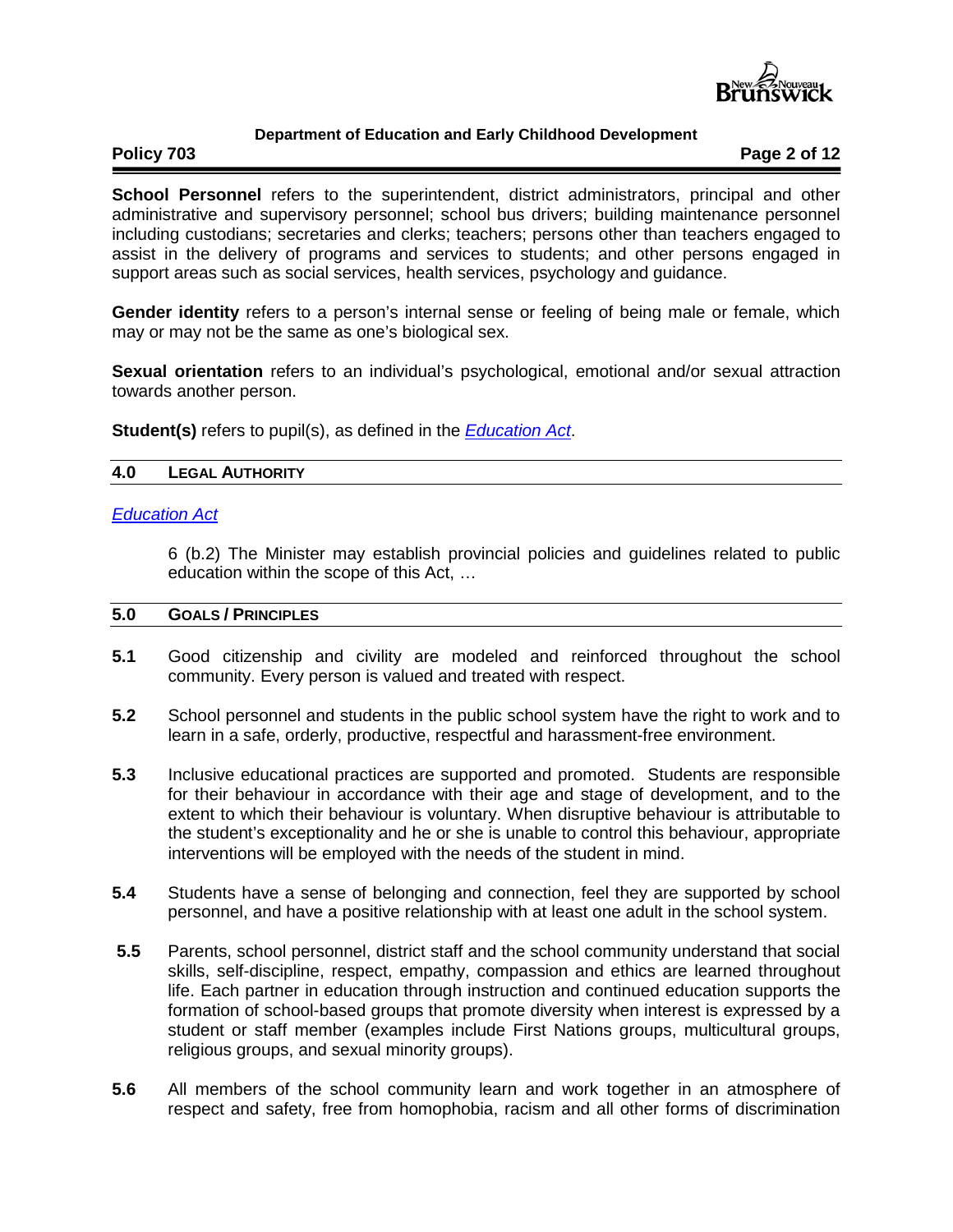

**Policy 703 Page 3 of 12**

that could lead to bullying and harassment. Appropriate procedures and strategies are in place to ensure respect for human rights, support diversity, and foster a learning environment that is safe, welcoming, inclusive and affirming for all individuals.

#### **6.0 REQUIREMENTS / STANDARDS**

# **PART 1: FOSTERING A POSITIVE LEARNING AND WORKING ENVIRONMENT**

### **6.1 The District Positive Learning and Working Environment Plan**

- **6.1.1** Superintendents will ensure the development of a plan of assistance to ensure positive learning and working environments in their districts in consultation with their District Education Council. This plan promotes a learning environment that is inclusive, safe, respects human rights, supports diversity and addresses discrimination regardless of real or perceived race, colour, religion, national or ethnic origin, ancestry, place of origin, language group, disability, sex, sexual orientation, gender identity, age, social condition or political belief or activity.
- **6.1.2** The District Positive Learning and Working Environment Plan will include strategies for managing inappropriate behaviour by students as well as by parents or visitors when interacting with the school and school personnel, consistent with the *[Education Act,](http://laws.gnb.ca/en/ShowPdf/cs/E-1.12.pdf)* the New Brunswick *[Human Rights Act](http://laws.gnb.ca/en/ShowPdf/cs/2011-c.171.pdf)*, the [Workplace Harassment Policy](http://intranet.gnb.ca/intellinet/adminman/adminman/2913-e.asp) from the Administration Manuel System of the New Brunswick government, [Policy 322 on Inclusive Education](http://www2.gnb.ca/content/dam/gnb/Departments/ed/pdf/K12/policies-politiques/e/322A.pdf) and this policy.
- **6.1.3** The district plan will be reviewed with the DEC prior to implementation and whenever it is revised.

#### **6.2. The School Positive Learning and Working Environment Plan**

- **6.2.1** The principal of the school must prepare the school's positive learning and working environment plan. (see 6.1.1) The principal must report annually to the Superintendent on the plan and related strategies implemented by the school in order to create a positive learning and working environment. This information will be made available to the Minister of Education and Early Childhood Development, upon request.
- **6.2.2** The Senior Education Officer in collaboration with the PSSC will approve their schools' plan prior to implementation and every three years thereafter. Principals hold overall responsibility for their school's effectiveness in developing and implementing the plan.
- **6.2.3** The school's plan will be reviewed with the PSSC prior to implementation and whenever it is revised.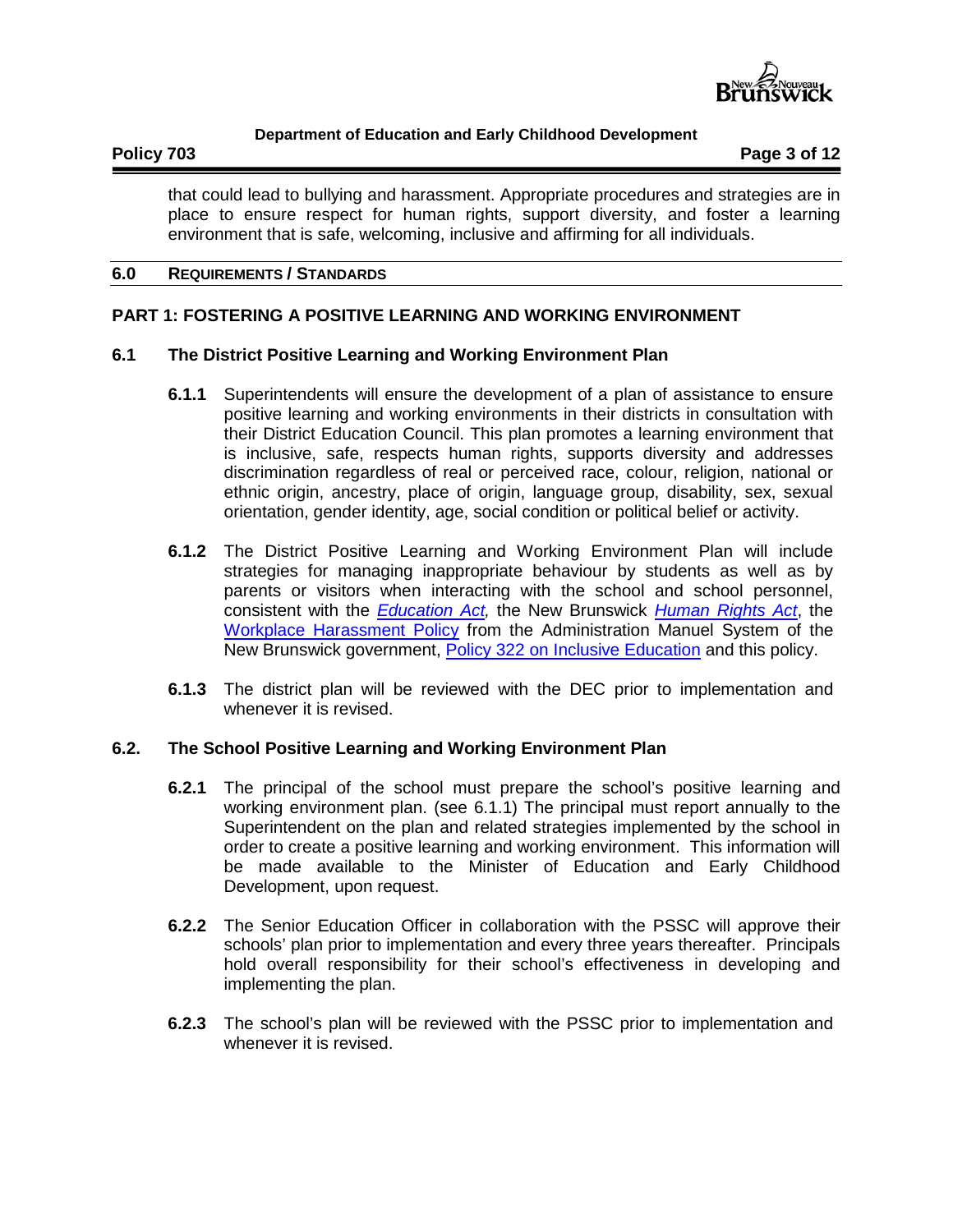

- **6.2.4** The school's plan will reflect the school community's vision for the safe and inclusive learning and working environment it wishes to achieve. It will include the following elements:
	- a school statement on respecting human rights and supporting diversity
	- expectations, roles and responsibilities for staff, students, parents and volunteers;
	- a School Student Code of Conduct that is not inconsistent with the *Provincial Student Code of Conduct* [\(Appendix D\)](http://www2.gnb.ca/content/dam/gnb/Departments/ed/pdf/K12/policies-politiques/e/703AD.pdf) and the standards established in this policy. The School Student Code of Conduct will be revised, as necessary, at the same time as the school's plan;
	- a continuum of interventions, supports and consequences to be employed when inappropriate behaviour is exhibited by anyone in the school environment;
	- direction for managing behaviours that are more minor in nature but are disruptive because of their frequency. For example, defiance, disrespectful language and gestures, missing school or arriving late. For some students, additional individual interventions will be required. When disruptive behaviour is substantial and persistent, a formal plan of intervention must be put in place; and
	- strategies aimed at preventing and resolving misunderstandings or disagreements between school personnel and parents or visitors to the school.
- **6.2.5** The Department of Education and Early Childhood Development and school districts will provide support to the school's plan through a variety of means, including provision of resource materials and development of provincial and district protocols, where necessary.

# **PART 2: INAPPROPRIATE BEHAVIOURS AND MISCONDUCT[1](#page-3-0)**

# **6.3 Serious Misconduct**

- **6.3.1** The following are examples of behaviours exhibited by any person that are viewed as extreme and unacceptable in the New Brunswick public school system:
	- bullying, hazing or any form of intimidation;

<span id="page-3-0"></span><sup>&</sup>lt;sup>1</sup> These lists are not exhaustive. It is left to the discretion of the school or school district officials to determine whether a certain action or behaviour will be considered serious misconduct or behaviour not tolerated in the school system.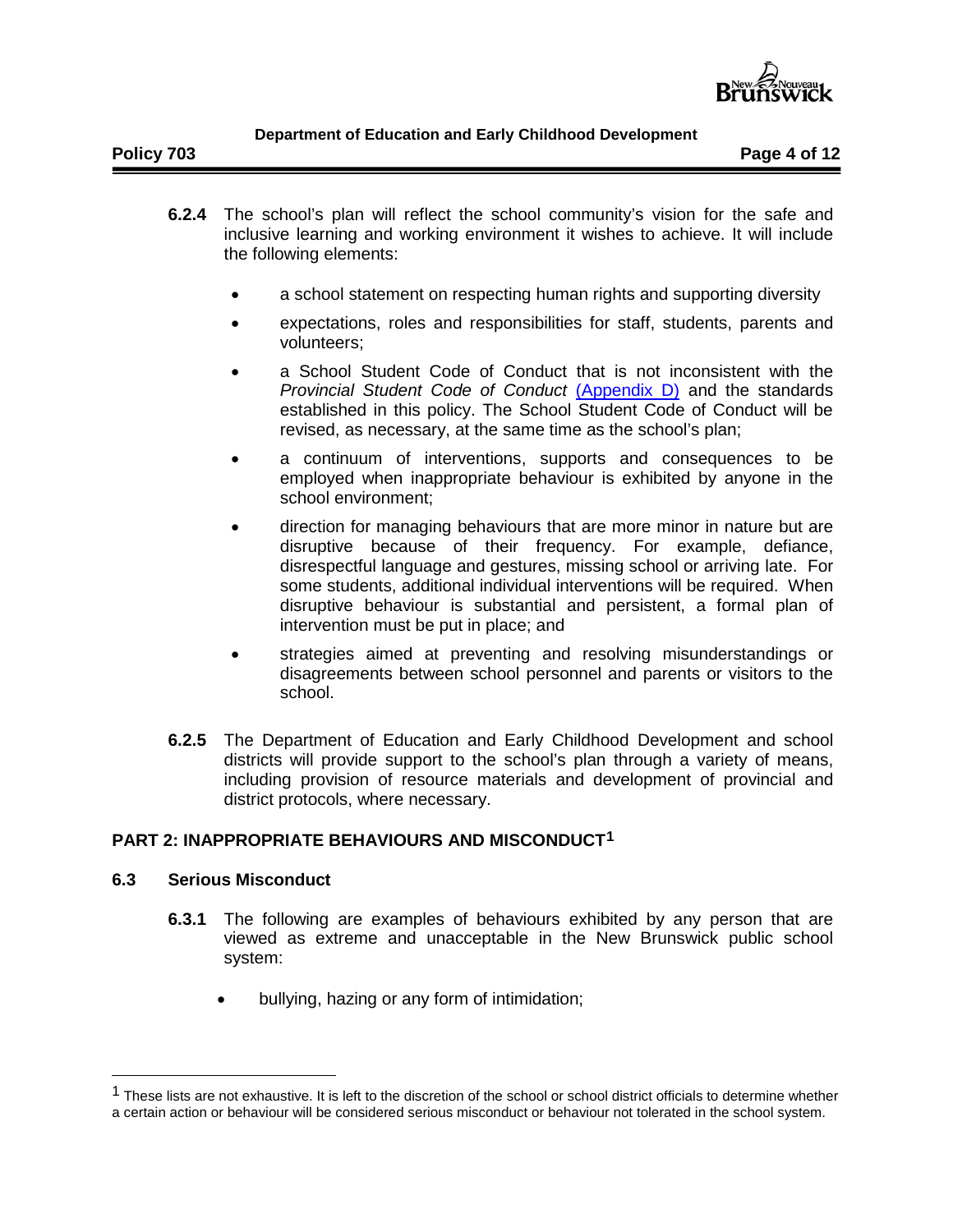

- cyber bullying including, but not limited to, posting inappropriate material online, sending harassing, deliberate or repeated emails and posting items online without permission of those involved; • possession, use or provision of weapons - a weapon can be any object used, or intended to be used, to cause injury or death, or to threaten or intimidate a person. Discipline decisions will take into account the inherent or perceived danger of the object involved; • possession, use or selling of illegal or dangerous substances or objects examples include the use of illegal drugs, tobacco, alcohol and cannabis, possession of drug paraphernalia and possession of explosives; • possession of or sharing pornographic materials (including electronic images); • physical violence - the use of force or inciting others to use force to cause physical injury; sexual assault, harassment, abuse and misconduct; • dissemination of any hate propaganda material, including hate literature; • harassment - causing a person to fear for their safety or the safety of a person known to them by repeatedly following them from place to place or repeatedly communicating directly or indirectly (e.g. by leaving notes, making or sending persistent or harassing telephone calls or e-mails, etc.); • uttering threats - communicating the intent to hurt or damage a person, an animal, place or thing; • vandalism causing extensive damage to school property and on school property;
- theft;
- disruption to school operations any behaviour which threatens the health or safety of any person, including school personnel (e.g. arson, bomb threats and tampering with safety equipment such as fire alarms); and
- any other behaviour that, in the opinion of school or school district officials, would reasonably be considered serious misconduct.
- **6.3.2** These behaviours represent a significant disruption to the learning and working environment, endanger others or significantly impair the operation of the school and the maintenance of a positive learning and working environment. These behaviours will normally result in the exclusion of a person from school property and, in the case of a student these behaviours will result in an immediate suspension, in addition to other interventions. In most cases, due to the gravity of these behaviours, their occurrence will require the involvement of law enforcement officers.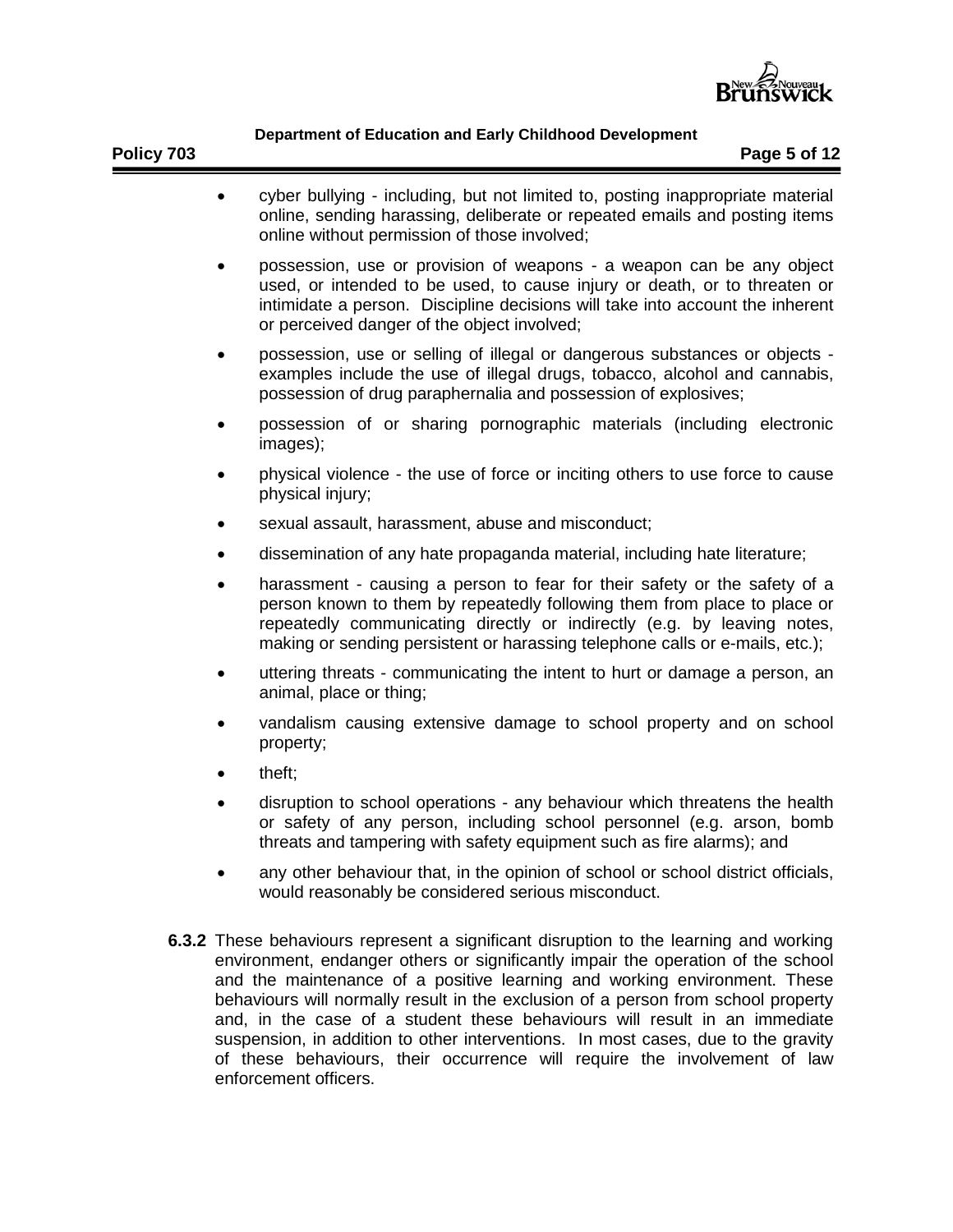

**Policy 703 Page 6 of 12**

## **6.4 Behaviours Not Tolerated**

- **6.4.1** The following behaviours, exhibited by any person, will not be tolerated in the New Brunswick public school system:
	- cheating, plagiarism, forging notes, signatures or excuses;
	- accusations involving falsehood or malicious intent;
	- discrimination on the basis of real or perceived race, colour, religion, national or ethnic origin, ancestry, place of origin, language group, disability, sex, sexual orientation, gender identity, age, social condition or political belief or activity;
	- using disrespectful or inappropriate language or gestures;
	- disorderly conduct;
	- unjustified absenteeism and chronic tardiness;
	- persistent or repetitive disruptive behaviour or chronic minor offences;
	- shoving, pushing or minor physical altercations;
	- loitering;
	- disrespect, insubordination or defiance of authority;
	- failure to comply with school rules or directions;
	- intentional property damage; and
	- any other behaviour that, in the opinion of school or school district officials would reasonably be considered a behaviour not tolerated.
- **6.4.2** These behaviours may not significantly interfere with the operation of a school but do represent a challenge to the positive learning and working environment. These behaviours may escalate into serious misconduct, reflecting the need to address these behaviours consistently and immediately. This means an intervention, as agreed upon in the School Positive Learning and Working Environment Plan, is consistently applied when these behaviours occur.

# **PART 3: PREVENTION OF AND INTERVENTION INTO INAPPRORIATE BEHAVIOURS AND MISCONDUCT**

- **6.5 Prevention**
	- **6.5.1** School administrators will ensure that the school plan, rules and the roles and responsibilities of students, parents, teachers, school administration and other school personnel are communicated and understood by members of the school community.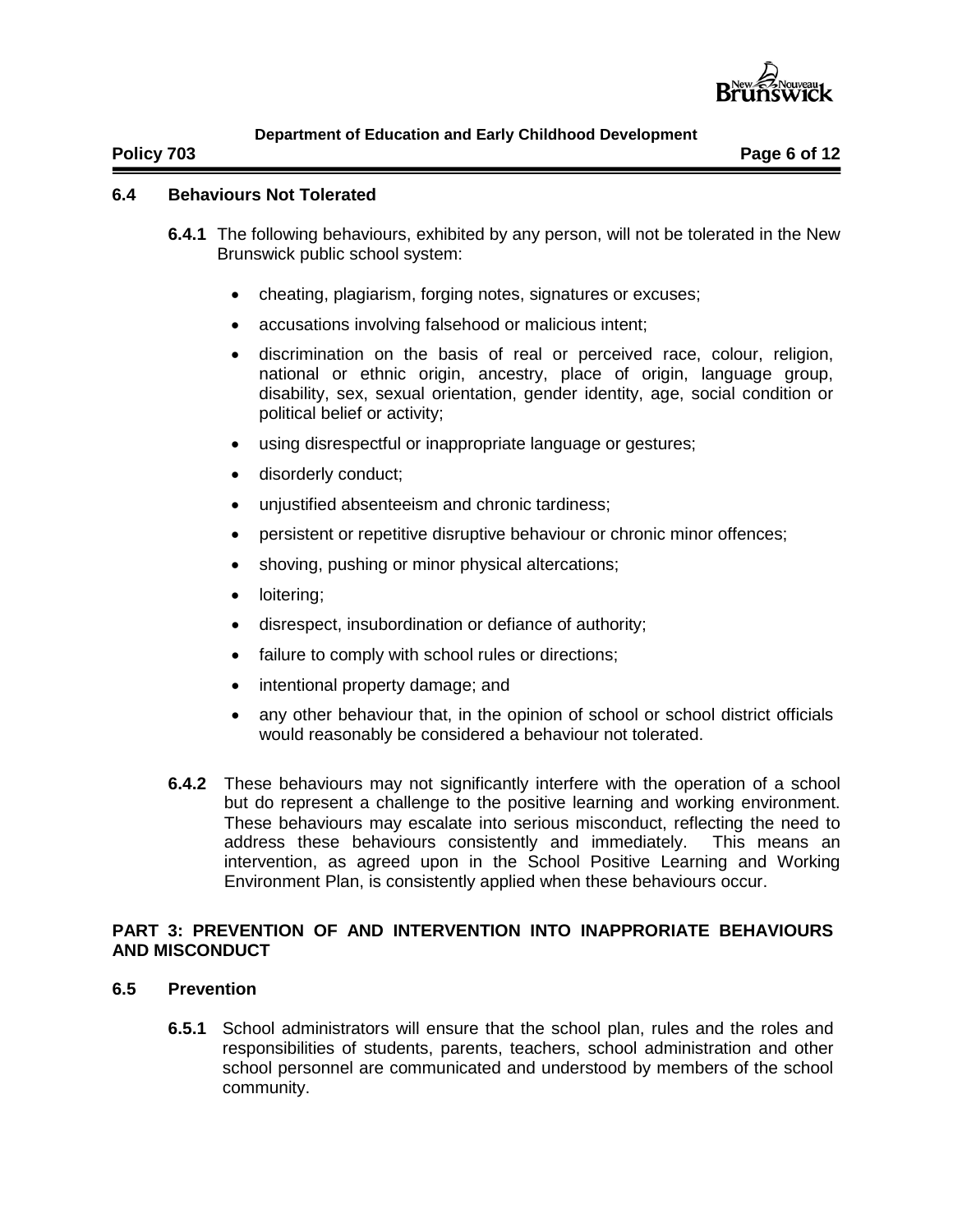

**Policy 703 Page 7 of 12**

# **6.6 Intervention in Student Misconduct**

- **6.6.1** A student whose conduct poses an immediate threat to the safety of others or him/herself will be subject to immediate risk reducing interventions and, if removed from school property, will be permitted to return when safety can reasonably be assured, following an assessment as per the Violent Threat and Risk Assessment Protocols or relevant procedures.
- **6.6.2** In the case where a student is intoxicated (by means of alcohol, drugs or other substances), parents must be notified and the student shall not be left without appropriate adult supervision until the student is released to his/her parents or other authority.
- **6.6.3** Some students may behave in challenging ways that are beyond the student's control or understanding. For example, these behaviours could simply represent the student's attempt to communicate with others. Where this appears to be the case, such students may not be subject to the typical consequences established by the school. The student's personalized learning plan will provide direction and will be modified if the behaviour continues to be problematic. Certain behaviours may indicate that additional consideration of the behavioural supports provided to the student is required.
- **6.6.4** When it has been determined at a case conference and approved by the Superintendent, that all available interventions (including positive behavioural supports and other accommodations) have been exhausted and that the behaviour-related needs of a student cannot be met in a classroom setting, alternative educational arrangements will be made. Such a case conference will involve: the student, if appropriate, parents, relevant staff and other professionals involved with the provision of service to the student. The goal of any alternate placement will ultimately be to return the student to the classroom as soon as practicable.
- **6.6.5** Discipline will be corrective, aimed at helping students learn appropriate, selfregulatory, productive behaviours in support of the maintenance of a positive learning and working environment.
- **6.6.6** Superintendents will ensure school personnel are provided with adequate and appropriate training to recognize signs that a student is in difficulty. Early identification increases the likelihood of appropriate intervention or referral. Care must be taken, however, not to stereotype students.
- **6.6.7** School personnel will make parents aware of problems involving their child and will be encouraged to take part in the development of an intervention plan, as appropriate. Parents are responsible for supporting the agreed upon plan of intervention. When parental support is not given, parents must be informed of the constraints this places on the education system in providing service to the child and the consequences for their child's progress and development. In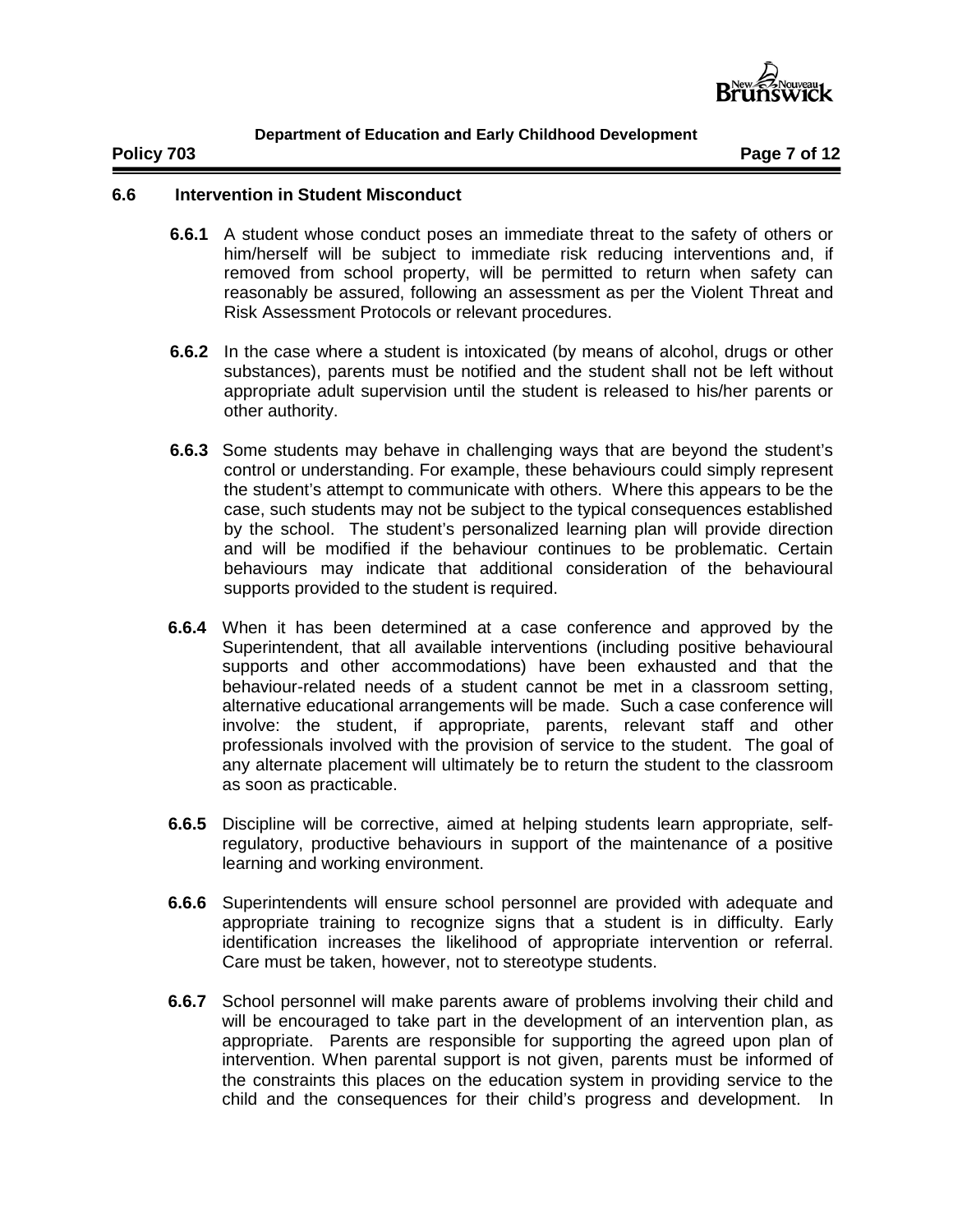

extreme cases, where parental support is not forthcoming, the Superintendent can make a referral to the Department of Social Development. An investigation may follow, as per section 31(2) of the *[Family Services Act](http://laws.gnb.ca/fr/ShowPdf/cs/F-2.2.pdf)*.

# **6.7 Recording and Sharing Student Conduct Information**

- **6.7.1** The primary purpose of maintaining student records is to provide support for the learning of the individual student. Decisions regarding the documentation and sharing of student conduct information must be made in this context.
- **6.7.2** Teachers and other staff, such as bus drivers, must keep an accurate, written record of notable incidents of misconduct. The manner in which incidents are handled, subsequent interventions and progress must also be recorded, if known. Staff must keep school administrators informed concerning specific and general discipline issues.
- **6.7.3** Records documenting student conduct must be kept as per record retention schedules and related processes.
- **6.7.4** Relevant information concerning support received by a student shall be provided to any person who works with the student to the extent it is required for effective delivery of this assistance.
- **6.7.5** If it is assessed that a student poses potential risk to him/herself, to others or to school property, the nature of this risk shall be communicated as soon as possible, on a need-to-know basis, to those who work with the student, including bus drivers and to the administration of any school to which the student may transfer.

# **6.8 Prevention of and Intervention into Misconduct by a Parent or Visitor**

- **6.8.1** The conduct of parents or other visitors that disrupts the learning and working environment is unacceptable and will be acted upon as per the direction in the school's plan and this policy.
- **6.8.2** When misconduct occurs involving a parent or visitor, the informal dispute resolution measures described in [Appendix C](http://www2.gnb.ca/content/dam/gnb/Departments/ed/pdf/K12/policies-politiques/e/703AC.pdf) must be employed. Every reasonable effort shall be made to resolve the issue between the immediate parties directly and as quickly as possible.
- **6.8.3** When misconduct is repetitive, harassing or chronic, contravenes this policy or becomes substantial and persistent, and informal dispute resolution has proven unsuccessful, the formal reporting procedures provided in [Appendix C](http://www2.gnb.ca/content/dam/gnb/Departments/ed/pdf/K12/policies-politiques/e/703AC.pdf) should be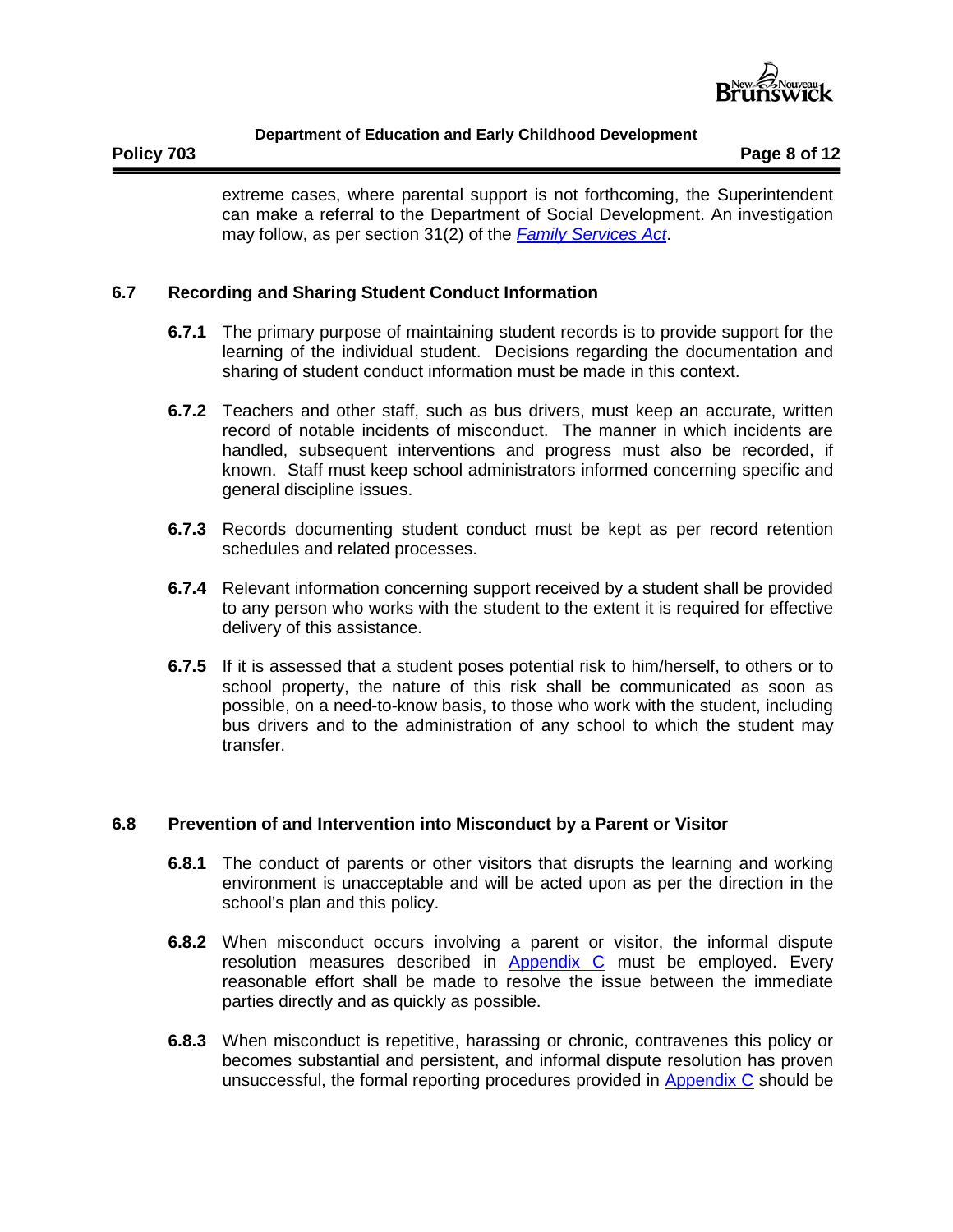

**Policy 703 Page 9 of 12**

followed (only after all other options have been exhausted). Principals must ensure appropriate follow-up.

- **6.8.4** When misconduct by a parent or a visitor poses an immediate threat to the positive learning and working environment, school personnel, the principal or a designate will inform the individual that the conduct is inappropriate and ask the person to stop. If necessary, school personnel can exclude the person from school property.
- **6.8.5** A notice under the *[Trespass Act](http://laws.gnb.ca/en/ShowPdf/cs/2012-c.117.pdf)* can also be issued by school administrators should the situation warrant the individual's removal from school grounds for an extended period of time. See [Appendix C.](http://www2.gnb.ca/content/dam/gnb/Departments/ed/pdf/K12/policies-politiques/e/703AC.pdf)
- **6.8.6** Harassment involving personnel in the workplace as defined in the New Brunswick Administration Manual Policy AD-2913 *– [Workplace Harassment](http://intranet.gnb.ca/intellinet/adminman/adminman/2913-e.asp)* shall be reported in accordance with that policy.

#### **7.0 GUIDELINES / RECOMMENDATIONS**

- **7.1** The PSSC may support efforts to communicate the school plan, rules and the roles and responsibilities of students, parents, teachers, school administration and other school personnel.
- **7.2** Additional topics that could be included in the School Positive Learning and Working Environment Plan are included in [Appendix A.](http://www2.gnb.ca/content/dam/gnb/Departments/ed/pdf/K12/policies-politiques/e/703AA.pdf)
- **7.3** Examples and best practices related to positive discipline are included in [Appendix](http://www2.gnb.ca/content/dam/gnb/Departments/ed/pdf/K12/policies-politiques/e/704AB.pdf) B.
- **7.4** Additional standards for the behaviour of students are included in the Provincial Student Code of Conduct [\(Appendix D\)](http://www2.gnb.ca/content/dam/gnb/Departments/ed/pdf/K12/policies-politiques/e/703AD.pdf).

#### **8.0 DISTRICT EDUCATION COUNCIL POLICY-MAKING**

A District Education Council may develop policies and procedures that are consistent with, or more comprehensive than, this provincial policy.

#### **9.0 REFERENCES**

### **Related** *[Education Act](http://laws.gnb.ca/en/ShowPdf/cs/E-1.12.pdf)* **sections:**

13(1) In support of the learning success of his or her child and the learning environment at the school, a parent is expected to

[…]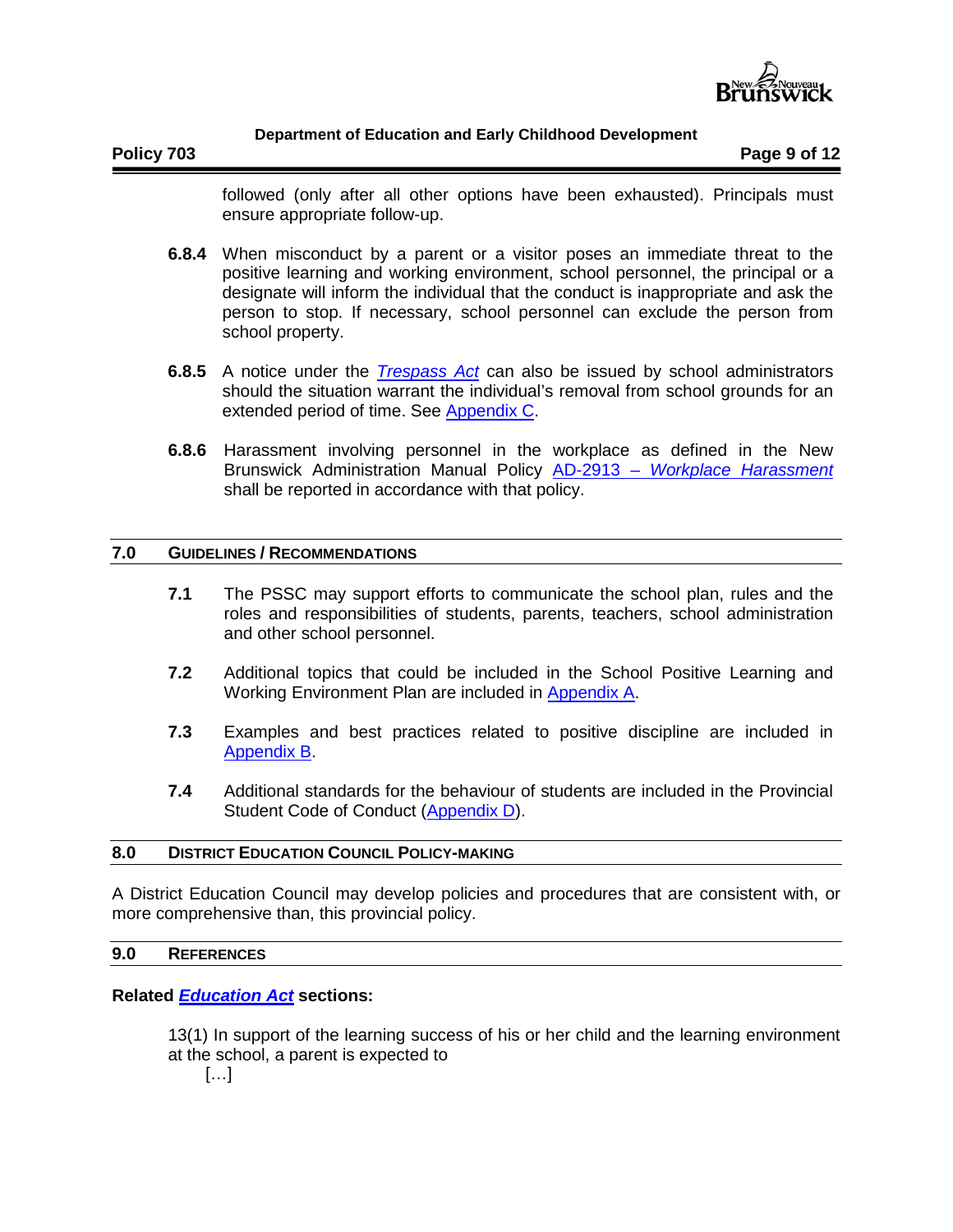

**Policy 703 Page 10 of 12**

(b) communicate reasonably with school personnel employed at the school his or her child attends as required in the best interests of the child,

 $[...]$ 

(e)have due care for the conduct of his or her child at school and while on the way to and from school.

13(2) The parent of a pupil has a right to reasonable consultation with the pupil's teacher or the principal of the school the pupil attends with respect to the education of the pupil.

13(3) It is the responsibility of the parent of a pupil and of school personnel to conduct themselves in a respectful manner and to follow established procedures when involved in communications concerning the pupil.

14(1) It is the duty of a pupil to

[…]

(e) contribute to a safe and positive learning environment,

(f) be responsible for his or her conduct at school and while on the way to and from school,

- (g) respect the rights of others, and
- (h) comply with all school policies.
- 21(2) Subject to any policies or directives of the District Education Council concerned, every teacher shall

(a)maintain proper order and discipline in or on school property,

(b)maintain proper order and discipline on the part of pupils under the teacher's supervision during school activities off school property, and

(c)have due care for the conduct of pupils while on their way to and from school.

22(1) Where a person creates or attempts to create a disturbance in or on school property while being used for school purposes, a teacher may exclude that person from the school property.

22(2) Where under subsection (1) a teacher attempts to exclude a person from school property and that person refuses to immediately leave the school property that person commits an offence punishable under Part II of the *Provincial Offences Procedure Act* as a category C offence.

22(3) Where a person, in or on school property,

- (a) uses threatening or abusive language, or
- (b) speaks or acts in such a way as to impair the maintenance of order and discipline in or on the school property,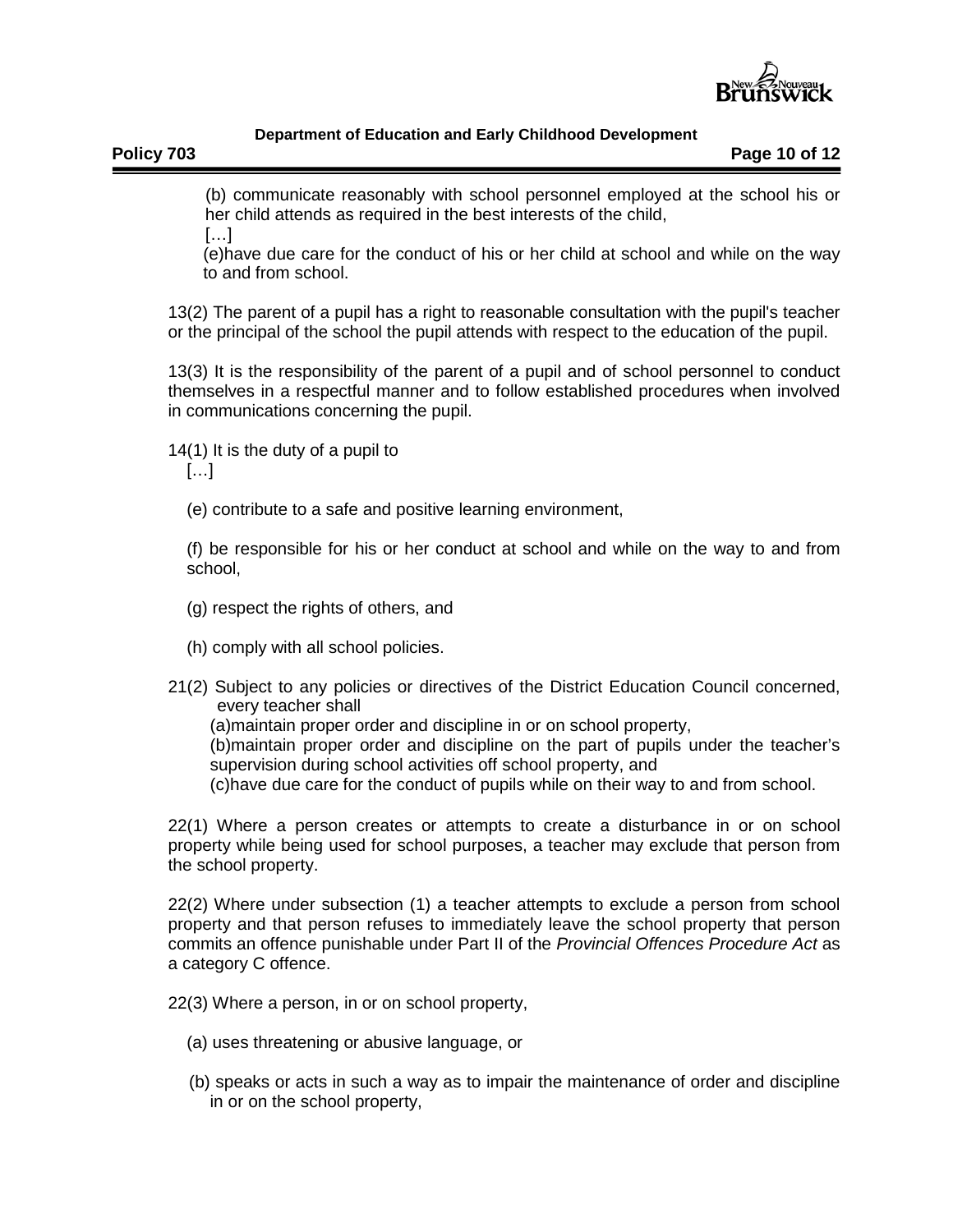

**Policy 703 Page 11 of 12**

that person commits an offence punishable under Part II of the *Provincial Offences Procedure Act* as a category C offence.

**24**(4) In accordance with the regulations, the parent of a pupil or an independent pupil may, where the pupil is suspended from attendance at school under this section for more than five school days in a school year, appeal the most recent suspension from attendance at school.

[Regulation 97-150 School Administration](http://laws.gnb.ca/en/ShowPdf/cr/97-150.pdf)

Sections 39 through 43(7)

### **Related Department of Education policies:**

[Policy 311](http://www2.gnb.ca/content/dam/gnb/Departments/ed/pdf/K12/policies-politiques/e/311A.pdf) - Information and Communication Technologies (ICT) Use

[Policy 322](http://www2.gnb.ca/content/dam/gnb/Departments/ed/pdf/K12/policies-politiques/e/322A.pdf) - Inclusive Education

[Policy 701](http://www2.gnb.ca/content/dam/gnb/Departments/ed/pdf/K12/policies-politiques/e/701A.pdf) – Policy for the Protection of Pupils

[Policy 705](http://www2.gnb.ca/content/dam/gnb/Departments/ed/pdf/K12/policies-politiques/e/705A.pdf) – School and School District Crisis Planning

New Brunswick Administration Manual [Policy AD-2913](http://intranet.gnb.ca/intellinet/adminman/adminman/2913-e.asp) – *Workplace Harassment* [Criminal Code of Canada](http://laws-lois.justice.gc.ca/eng/acts/C-46/) [Child Victims of Abuse](http://www2.gnb.ca/content/dam/gnb/Departments/sd-ds/pdf/Protection/Child/ChildAbuseProtocols05-e.pdf) and Neglect Protocols (Government of New Brunswick) *[Trespass Act](http://laws.gnb.ca/en/ShowPdf/cs/2012-c.117.pdf)* – sections 2(1) and 2(2) *[New Brunswick Human Rights Act](http://laws.gnb.ca/en/ShowPdf/cs/2011-c.171.pdf) [Canadian Charter of Rights and Freedoms](http://laws-lois.justice.gc.ca/eng/const/page-15.html)*

15. (1) Every individual is equal before and under the law and has the right to the equal protection and equal benefit of the law without discrimination and, in particular, without discrimination based on race, national or ethnic origin, colour, religion, sex, age or mental or physical disability.

(2) Subsection (1) does not preclude any law, program or activity that has as its object the amelioration of conditions of disadvantaged individuals or groups including those that are disadvantaged because of race, national or ethnic origin, colour, religion, sex, age or mental or physical disability.

Public Health Agency of Canada, *Questions & Answers: Sexual Orientation in Schools* (Her Majesty the Queen in right of Canada, 2011)